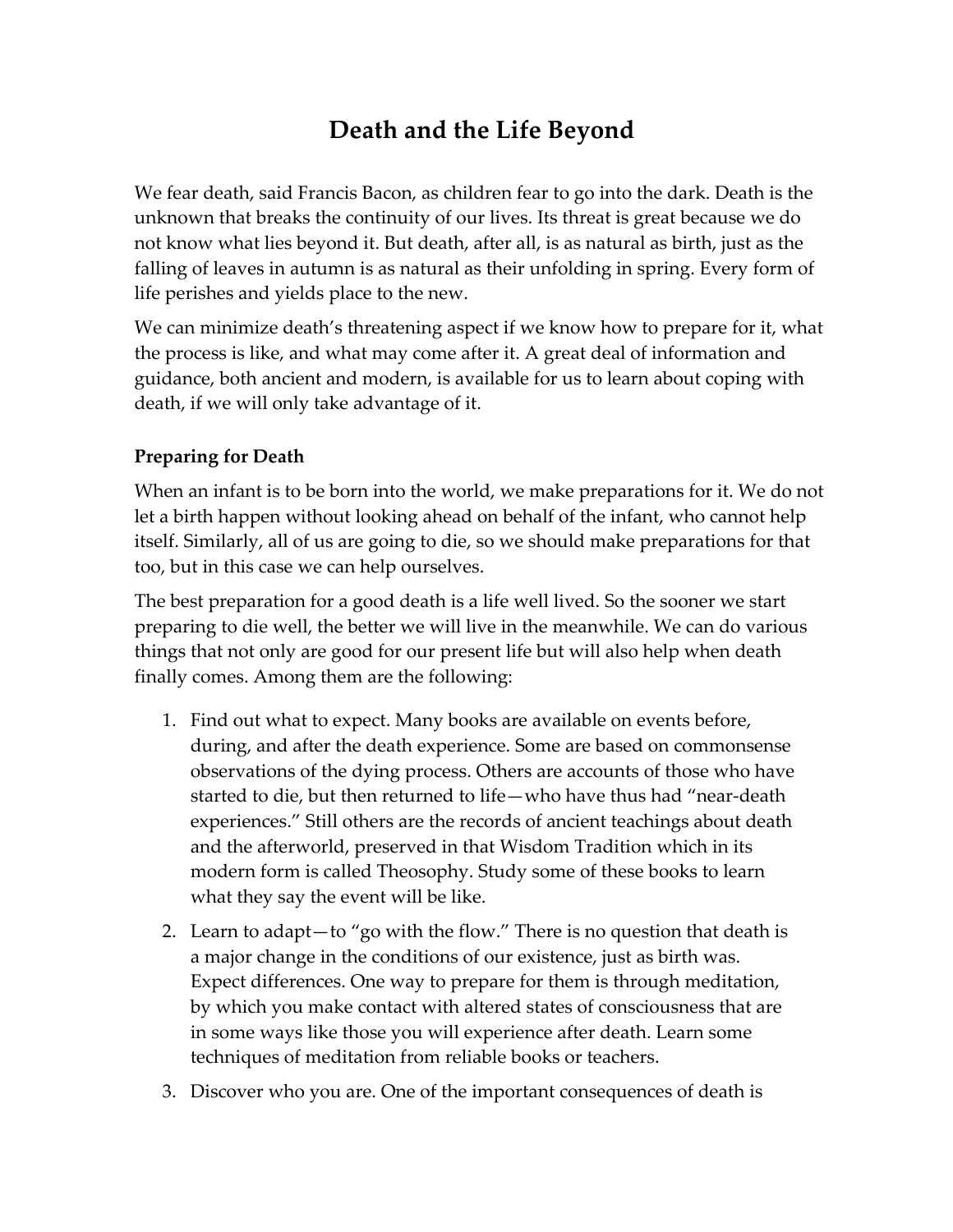that we have to adjust our sense of who and what we are. Ordinarily during life, we identify with our bodies, sensory perceptions, instincts, emotions, and brain-thoughts. But at or soon after death, we lose all of those, so we must readjust our sense of self-identity. That can be a shock, unless we are prepared for it. Meditation will help with the readjustment by letting you make contact with the deeper Self within, which is the real you.

- 4. Take daily stock of yourself. It is said that at the moment of death we review the life just past, as the events of our lives flash before us. You can prepare for that experience by going over the day's activities each night at bedtime. It is a good idea to keep a diary for recording your impressions and evaluating what you have done that day. This evaluation is not a judgment of what was good and bad, but a simple awareness of one's actions and responses. Such little reviews along the way make the big final review run smoother.
- 5. Establish a frame of mind transcending everyday experiences. You may find it helpful to use certain affirmations or mantras. Some Christians use the "Jesus prayer" or the rosary in this way. Hindus use a mantra meaning, "I am That [the Absolute]." Some people find the following mantra helpful:

O hidden life, vibrant in every atom, O hidden light, shining in every creature, O hidden love, embracing all in oneness, May all who feel themselves as one with thee Know they are therefore one with every other.

- 6. Think about life in a larger context. Be aware that your present life is only one phase in the great cycle of your existence, one life or incarnation out of many, all governed by the law of karma. Remember that what you are now is the result of your past actions and thoughts and that how you act and think today is determining what will be tomorrow.
- 7. Visualize yourself as you would become. Imagine yourself bathed in a glorious clear light, which circulates through the whole universe, flowing through you and joining you to all life.

There are many other ways, general and particular, described in Theosophical writings to help prepare for the experience of death.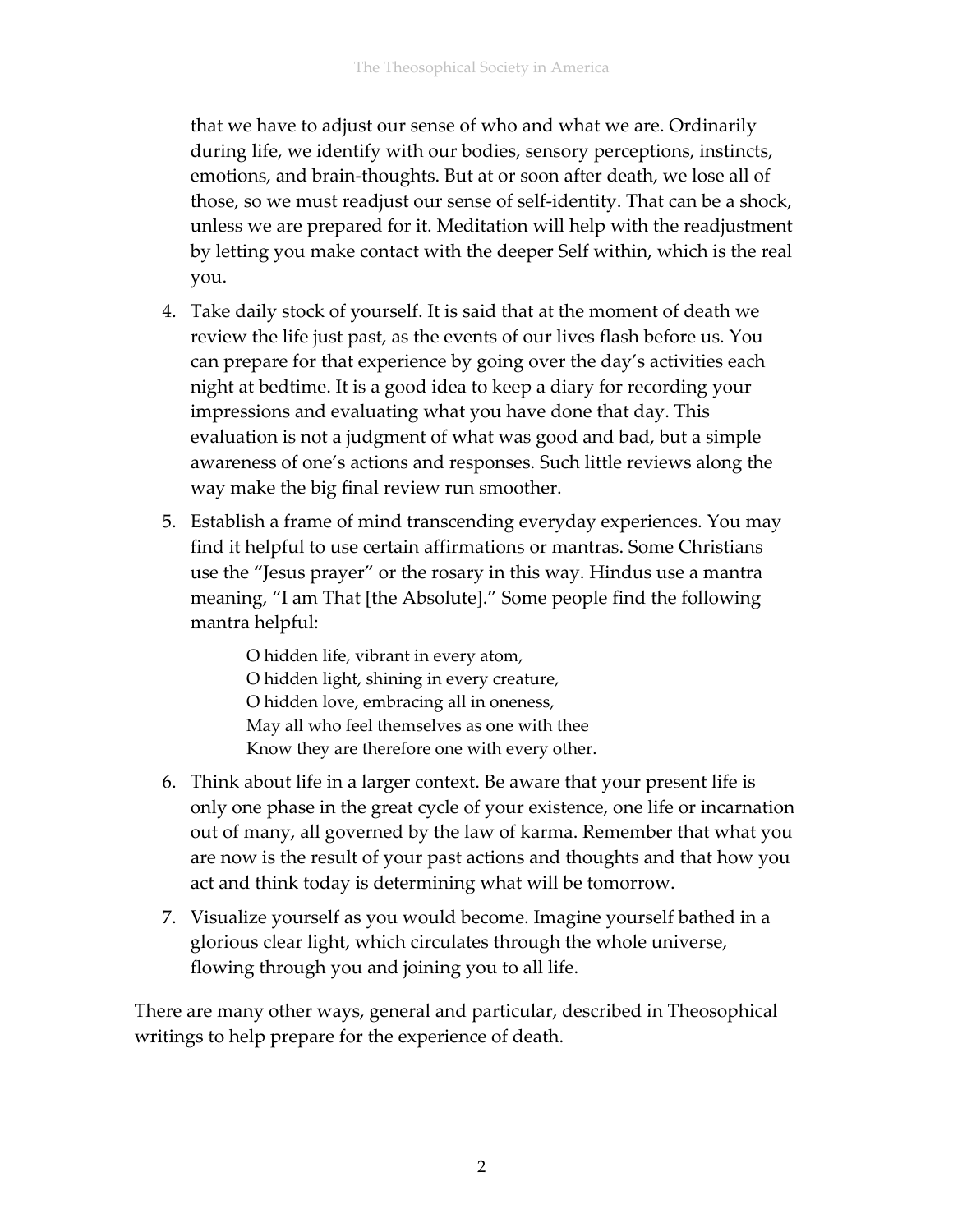# **Process of Dying**

When we observe another die, death seems to be a closing down and withdrawal from life—a negative process. But those who have gone through the early stages and then returned to earthly life have reported it quite differently. Persons who have had a near-death experience describe a deep sense of peace and well-being, an awareness that they are out of the body. Unconfined by the body, they have found that consciousness can move freely, observe without obstruction, and travel where it wishes.

Early in the postmortem state, there is a review of the past life, like a rapid motion picture. Then the dying person passes through a tunnel or great darkness into a bright light on the other side, where a world of surpassing beauty awaits. The dying person is met by friends or a protective guide―"helpers" who explain the future and orient the newcomer to this new world.

With some variation, the foregoing details are common to the experiences of those who have nearly died but were revived. They also accord both with ancient traditions from Egypt and Greece about what the after-death state is like and with modern Theosophy. There is every reason to believe that they represent accurately the typical experience of dying. They show that there is nothing to fear. Indeed, for those who have had a near-death experience, death holds no terror because they know what it is—a comforting, joyous experience, the natural end of life.

The process of dying turns out to be as Walt Whitman described it in *Song of Myself*:

All goes onward and outward, nothing collapses, And to die is different from what anyone supposed, and luckier.

We can help others who are in the process of dying by allowing the transition to take place in a quiet and peaceful atmosphere. We cannot always share our convictions about life after death with them. But our calm acceptance of death can help them toward a more peaceful attitude.

## **Life After Death**

According to the Theosophical tradition, when the process of bodily dying is completed, our personality undergoes a transformation. The impulses, tendencies, emotions, habitual thoughts, and automatic reactions, which we ordinarily identify as our "self," are sorted out and ordered. All those products of our past life are divided into two major parts. One consists of the entirely personal and selfish, the transitory aspect of the past life, which forms a shell or cocoon around our inner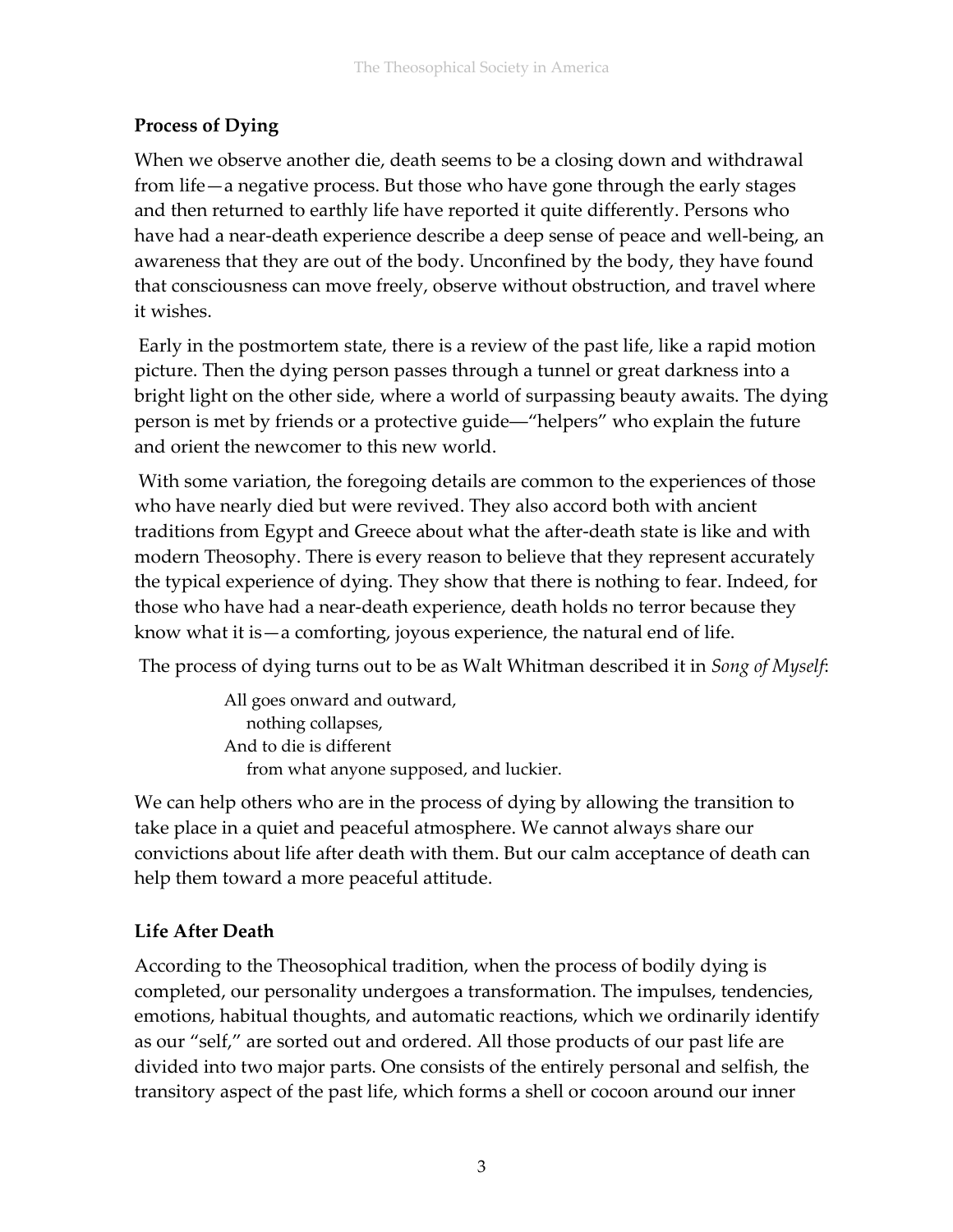core. That core, the other part of us, consists of our generous, unselfish nature, transcending the merely personal. It includes everything from our life that is worth preserving.

The development of the spiritual core within our personal shell is like the gestation of a butterfly's chrysalis within its cocoon. While that development is going on, according to *The Tibetan Book of the Dead* and also to ancient and modern investigations, we may slumber unconsciously, or we may have various experiences—some idyllic and heaven-like, others distressing and hellish. Those experiences are not rewards or punishments, but merely the projections of our own inner states and potentials. We do not suddenly become perfect after death; our fears, longings, joys, and sorrows remain and are played out in the afterlife.

Finally, the inner spiritual core of the past life, the good fruit, is absorbed into our enduring individual Self, the real in us. One purpose of meditation during life is to help us identify with that inner Self and so to prepare for the easy transition of consciousness to it after death. When the transition is complete, the shell dissipates and we awake to a completely happy, heaven-like state of comfort and consolation, in which there is no pain or sorrow, only joy and fulfillment.

The length of our stay in that heaven world cannot be measured by earthly time, for it is a subjective state to which terrestrial time is irrelevant. But after we have been fully rested and renewed, we feel once again the urge for experience in the world. We hear the call of life. And then we begin the process of being born anew in a fresh body to start the cycle over again.

As death always follows birth, so rebirth inevitably follows death. Being born and dying are not singular events but boundaries between two alternating phases of our existence—life and death. Our whole existence, like that of all nature around us, is one of cycles. The annual cycle of summer and winter, the monthly cycle of the waxing and waning moon, the diurnal cycle of day and night, the systolic cycle of the heart's contraction and relaxation, and many other such cycles mark the periods of our lives. Life and death, seen from this perspective, are just stages in an ongoing process. And dying is not an end, but a turning point from one stage to the next different from what anyone supposed, and luckier.

The Wisdom Tradition holds that life and death, being born and dying, are only temporary events in our vast cycle of existence. We go on repeating them on earth until we have learned all this world has to teach us. Then we move on to other forms of activity and rest, in an endless pilgrimage through all the worlds of the cosmos. What we think of as death is only a temporary pause, a minor turning point in an adventure that is grounded in Divine Reality and therefore has no beginning and no end.